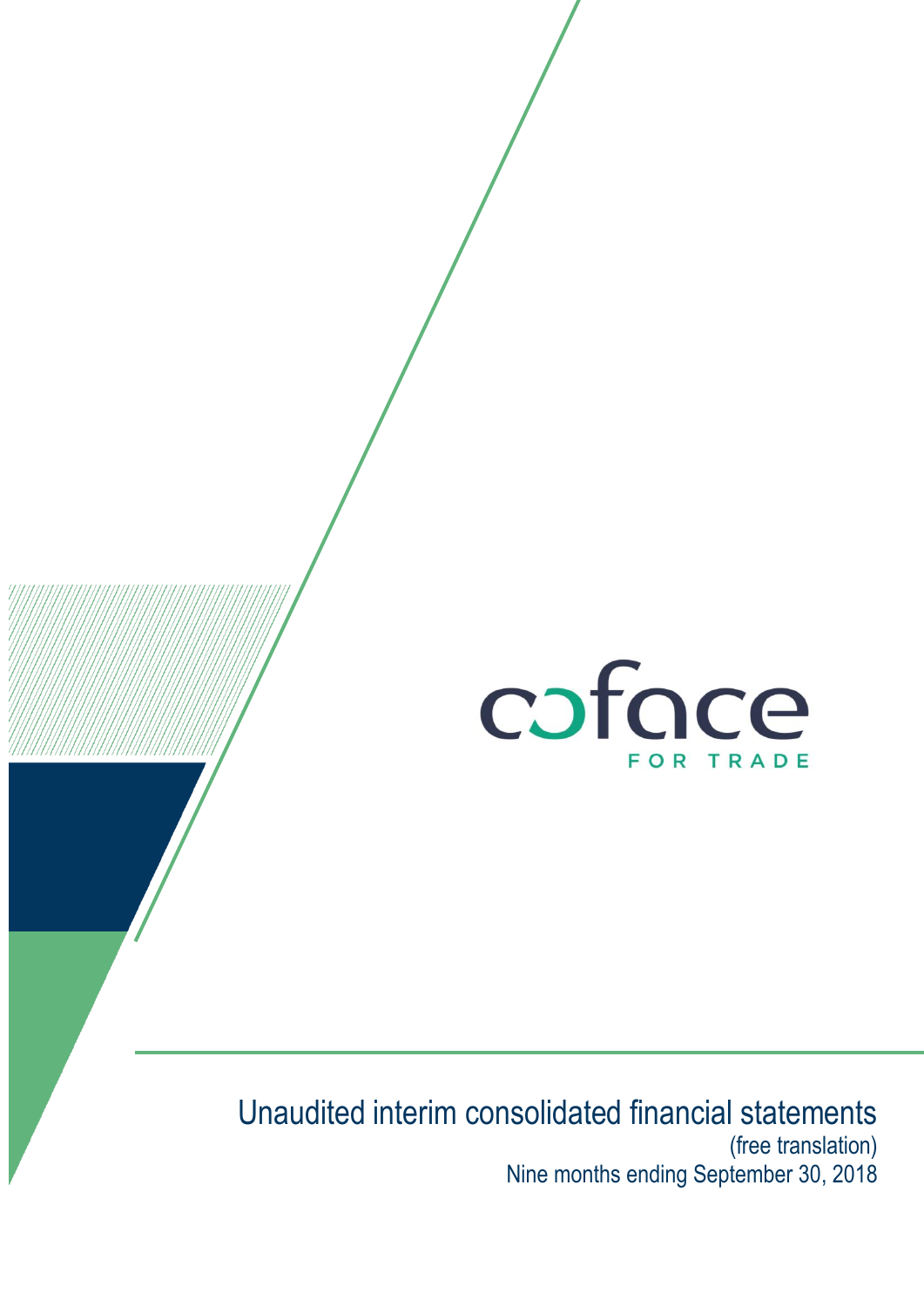#### **CONTENTS**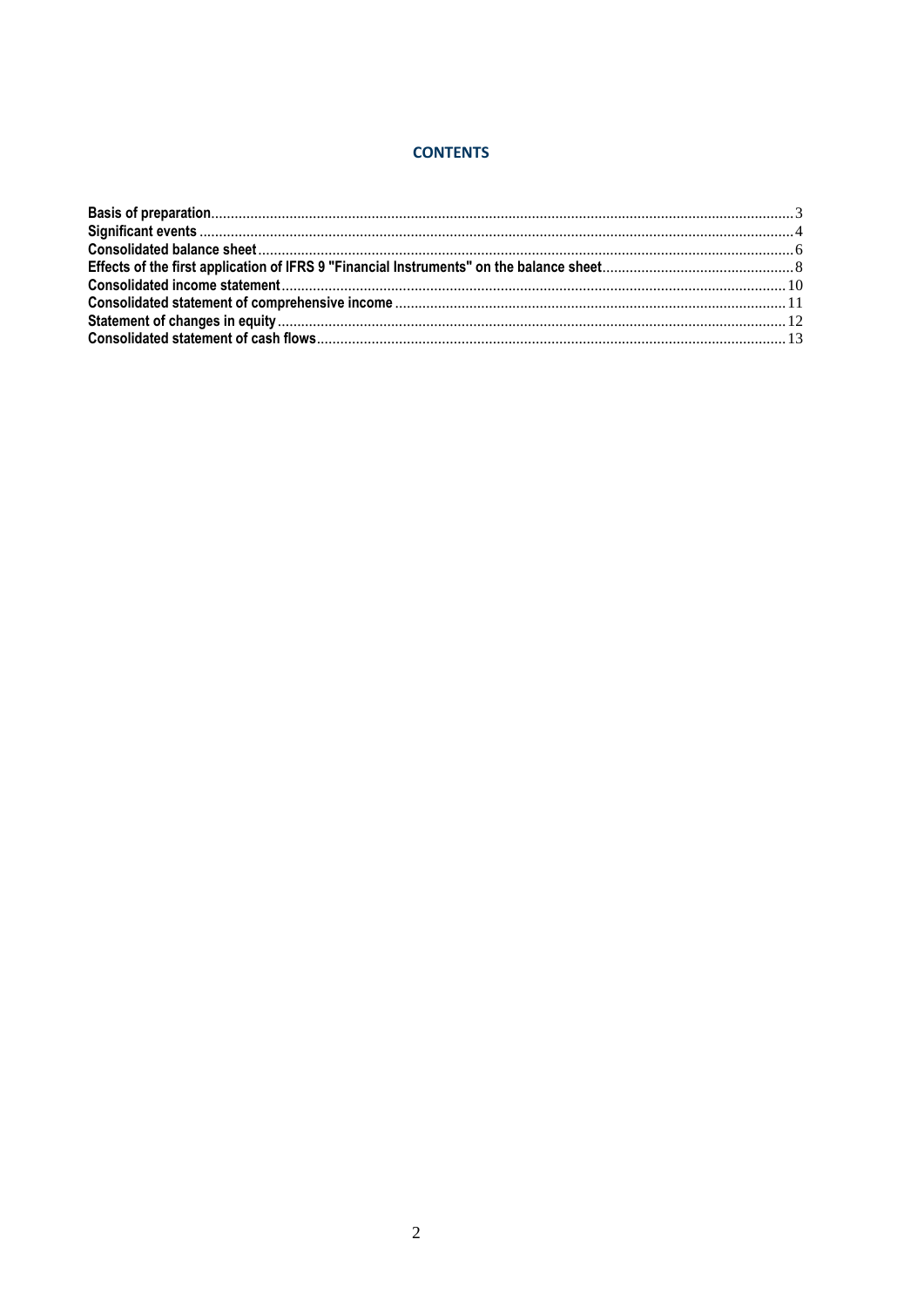### <span id="page-2-0"></span>**Basis of preparation**

 $\overline{a}$ 

These condensed interim IFRS financial statements of Coface Group as at September 30, 2018 include:

- the balance sheet:
- the income statement:
- the consolidated statement of comprehensive income;
- the statement of changes in equity;
- the statement of cash flows.

They are presented with comparative financial information at January 1, 2018 and December 31, 2017 for balance sheet items, and for the 9 months ended September 30, 2017 for income statement items.

The balance sheet at January 1, 2018 includes the effect of the first application of IFRS 9 "Financial Instruments". The entities concerned by this new standard are entities in the factoring business, an activity operated by Coface in Germany and in Poland. Insurance entities, and entities whose activity is directly related to insurance, opted to postpone the application of IFRS 9 until January 1, 2021. This postponement is authorized by amendment ot IFRS 4 "Insurance Contracts" in order to coincide the first application of both IFRS 9 and IFRS 17 "insurance contract".

The accounting principles and policies used for the interim financial statements as at September 30, 2018 are the same, except for the new standard IFRS 9. The accounting principles used for these financial statements regarding IFRS 9 are the same as the ones used for the year ended December 31, 2017. They are prepared in accordance with the International Financial Reporting Standards (IFRS) as adopted by the European Union<sup>1</sup>. They are detailed in the note "Applicable Accounting Standards" of consolidated financial statements for the year ended December 31, 2017.

The application of IAS 29 - *Financial Reporting in Hyperinflationary Economies* is required for entities whose functional currency is the Argentine Peso as from 1 July 2018.

Coface Group has activities in Argentina. However, the Argentine entity's contribution to the total consolidated balance sheet and net income is insignificant at September 30, 2018.

Considering the issues faced by the market with the application of IAS 29 as well as the discussions between Argentina and the IMF (grant of additional financial assistance), this standard was not applied in the consolidated accounts as at 30 September 2018.

These condensed consolidated financial statements were reviewed by Coface Group's Board of Directors on October 24, 2018. They were also previously reviewed by the Audit Committee on October 23, 2018.

*<sup>1</sup> The standards adopted by the European Union can be consulted on the website of the European Commission at: http://ec.europa.eu/finance/ company-reporting/ifrs-financial-statements/index\_fr.htm*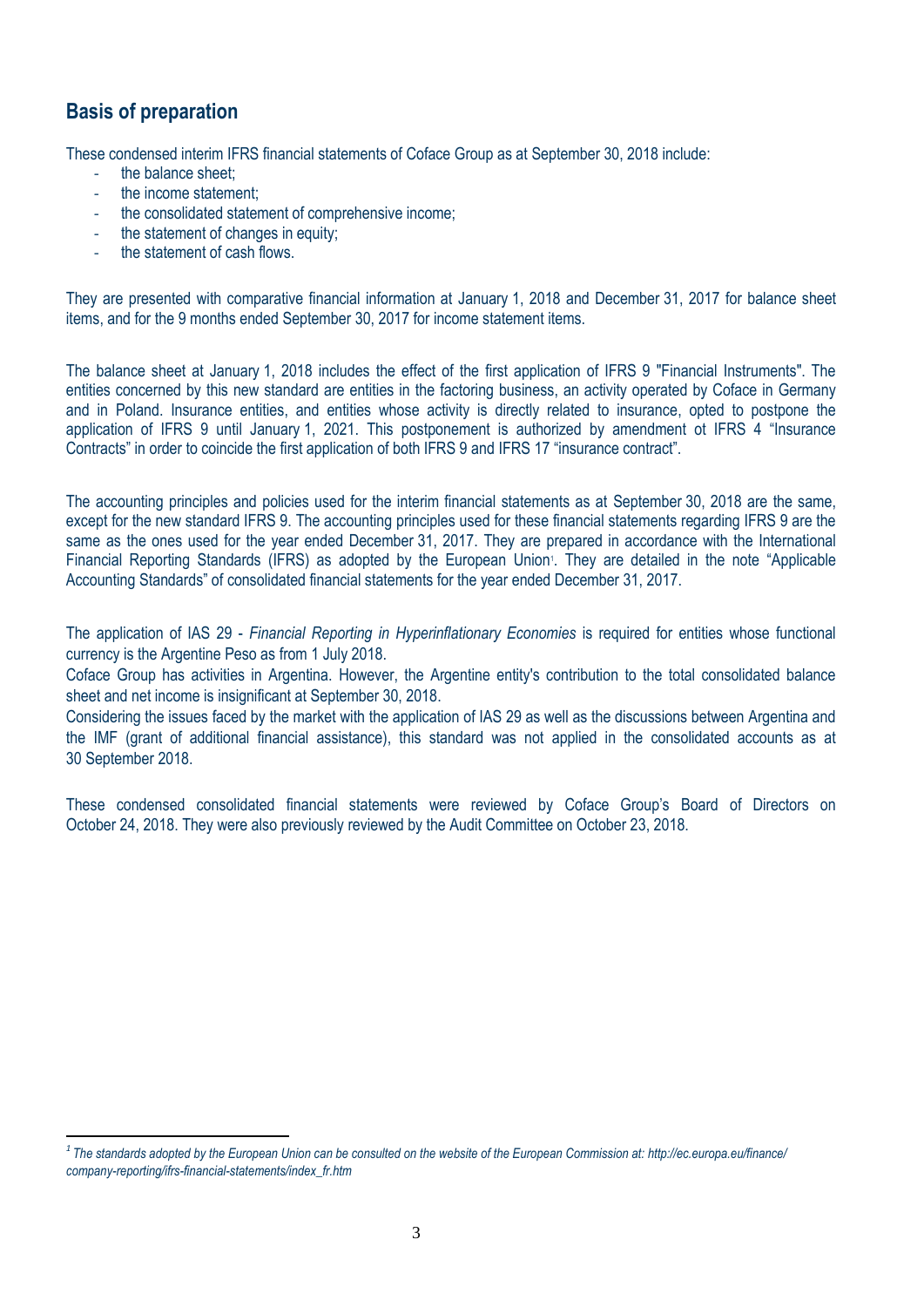### <span id="page-3-0"></span>**Significant events**

Coface is fully focused on executing its strategic plan, *Fit to Win*, launched at the end of 2016. The year 2018 therefore continued to see the implementation of new developments.

#### **Introducting a new tagline " Coface For Trade "**

During its Risk Country Seminar of 23 January 2018, an event bringing together its clients, brokers and partners, Coface has introduced its new tagline: Coface For Trade. This new wording is intended to be clearer and more engaging. It underlines the Group's commitment to trade and commerce, which is a powerful driver to create wealth and stability. It expresses the purpose of the Group, which is to help companies develop their business.

#### **Own shares transactions**

In accordance with the announcement made on February 12, 2018, and as a part of its capital management, Coface began on February 16, 2018, to buy-back its own shares in order to cancel them. Coface bought 3,094,916 shares during the first nine months of 2018 for a value of  $\epsilon$  28,022,077. The maximum amount planned for in the buyback program is  $\epsilon$  30 million.

#### **Set up of a €300M syndicated loan agreement for Coface Poland Factoring**

As part of the refinancing of its factoring activities, Coface Poland Factoring signed an agreement with a group of banking partners<sup>2</sup> for a €300M syndicated multicurrency Ioan (EUR, PLN) on June 8, 2018. This syndicated Ioan partly replaces existing bilateral credit lines. The loan is put in place for two years, with an option to extend its duration by one year, exercisable once, subject to the banks' agreement.

This operation enables the Group to increase its financial flexibility and to extend the maturity of its refinancing debt, whilst benefiting from current favorable market conditions and strengthening its relationships with its leading banks, who thus confirm their commitment to Coface over the mid-term.

#### **Election of François Riahi as Chairman of Coface's Board of Directors**

The Board of Directors of COFACE SA had a meeting on June 15, 2018 and co-opted François Riahi, Chief Executive Officer of Natixis, as a board member and then elected him as Chairman of the Board of Directors. He replaces Laurent Mignon who leaves the Board of Directors of COFACE SA to devote himself to his new responsibilities within Groupe BPCE.

#### **Disposal of Cofacredit**

 $\overline{a}$ 

Coface announced, end of June 2018, the disposal to Factofrance (Groupe Crédit Mutuel - CM11) of its 36% stake in Cofacrédit's capital, a factoring company previously jointly owned by the two groups. This minority stake was not core to the development strategy in the factoring sector. The disposal is also in line with the second pillar of Fit to Win strategic plan, which aims to improve Coface's capital efficiency. The transaction had a negative impact on its 2018 net income for (€2.2M).

*<sup>2</sup> 7 banking partners: Crédit Agricole CIB, HSBC, ING Bank Ślaski and Natixis, acting as Mandated Lead Arrangers and Bookrunners, Banco*  Santander, Commerzbank and Société Générale CIB, acting as Mandated Lead Arrangers. Natixis is acting as Documentation Agent and Crédit *Agricole CIB as Facility Agent.*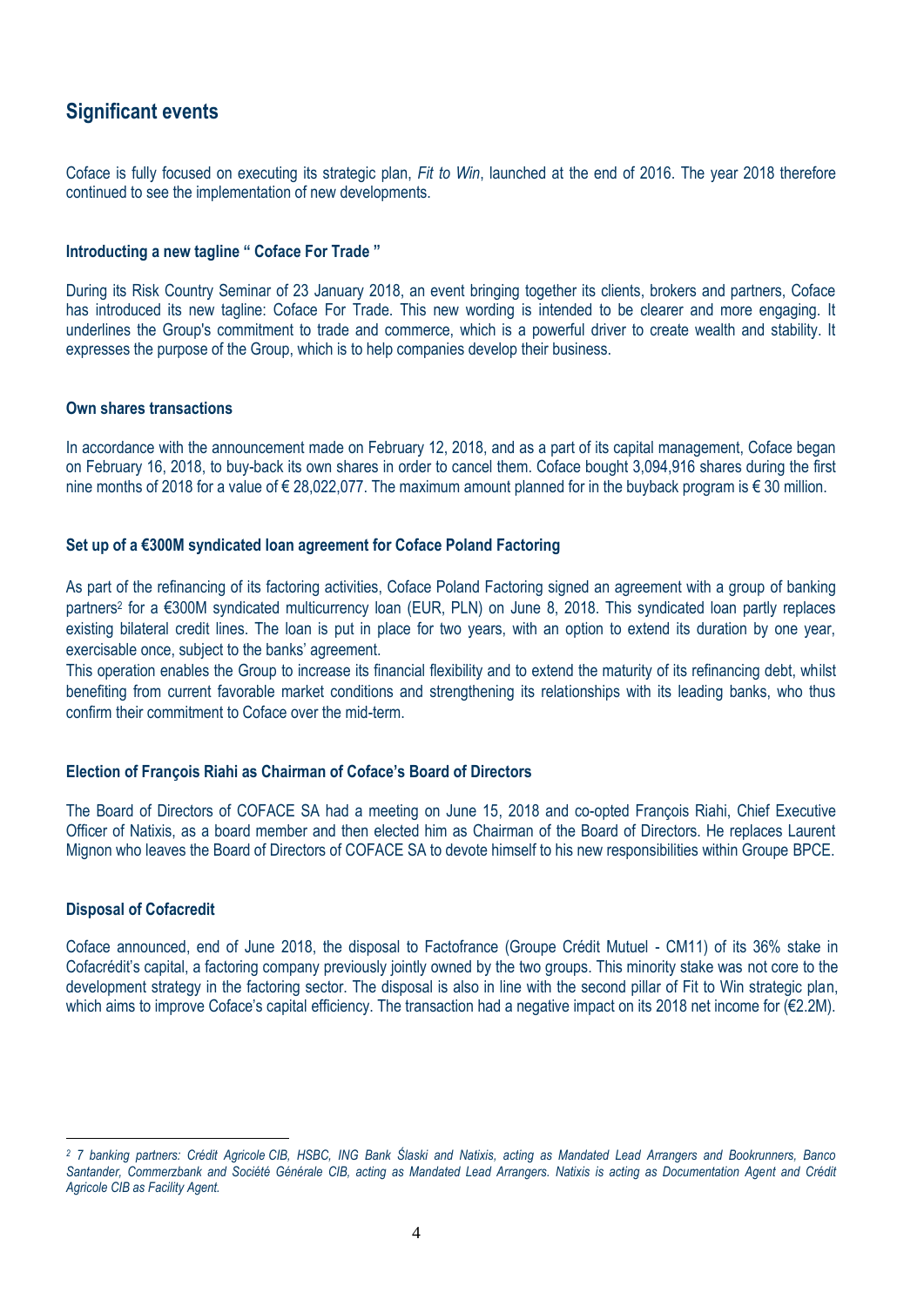#### **Coface appoints Carmina Abad-Sanchez to lead its Latin America region**

On July 16 2018, Coface announced the appointment of Carmina Abad-Sanchez as the new CEO, Latin America Region. She joins the Executive committee and reports to Xavier Durand, Group CEO.

Carmina has more than 30 years of experience holding senior leadership positions in the insurance industry. Before joining Coface, she was Chairman of Swiss Re Group in Mexico and CEO of Swiss Re Corporate Solutions in Mexico.

#### **Fitch affirms Coface AA- rating, with an outlook 'stable'**

Fitch Ratings affirmed, on August 29 2018, Coface AA- Insurer Financial Strength (IFS) rating. The outlook remains stable. In Fitch's press release, the rating agency highlights that this affirmation "reflects Coface's very strong business profile in credit-insurance, very strong 'capitalization and leverage', and recovering profitability, after earnings were hit by adverse claims experience in 2016".

As regards to the strategic plan Fit to Win launched in September 2016, "Fitch views positively Coface's "Fit to Win" strategic plan, which is well on track".

#### **Agreement to acquire PKZ**

On September 6, 2018 Coface announced it has signed a binding agreement with SID Bank, a Slovenian public bank, to acquire 100% of PKZ capital, a credit insurance subsidiary of SID Bank. Created by SID Bank in 2005, PKZ is the market leader in credit insurance in Slovenia, with a strong market share.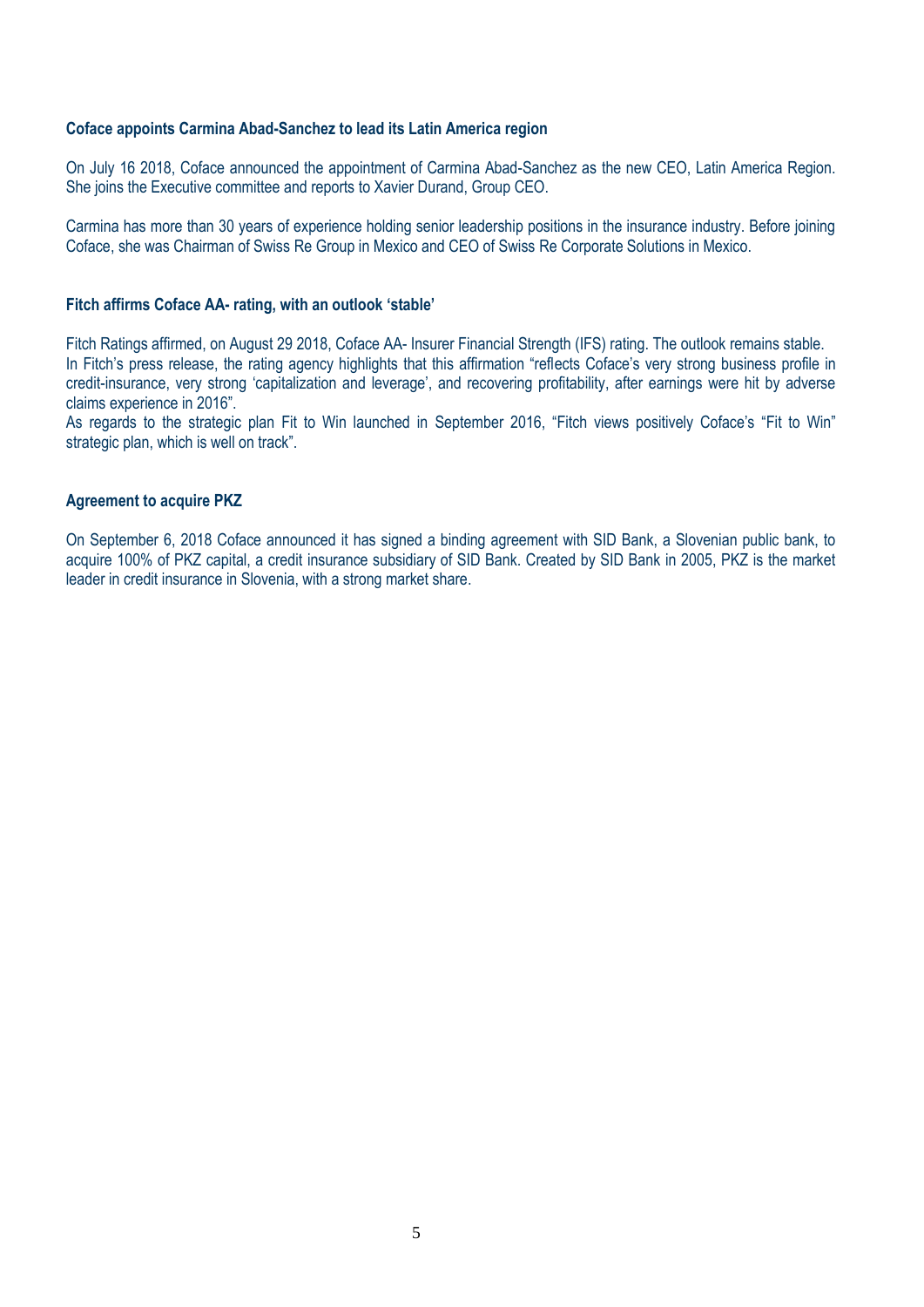## <span id="page-5-0"></span>**Consolidated balance sheet**

**Asset**

| (in thousands of euros)                                                | Sept. 30, 2018 | Jan. 1, 2018 (*) | Dec. 31, 2017 |
|------------------------------------------------------------------------|----------------|------------------|---------------|
| Intangible assets                                                      | 218,003        | 217,230          | 217,230       |
| Goodwill                                                               | 154,998        | 155,082          | 155,082       |
| Other intangible assets                                                | 63,005         | 62,148           | 62,148        |
| Insurance business investments                                         | 2,819,665      | 2,876,380        | 2,876,380     |
| Investment property                                                    | 288            | 288              | 288           |
| Held-to-maturity securities                                            | 1,827          | 1.852            | 1.852         |
| Available-for-sale securities                                          | 2,714,053      | 2,743,385        | 2,743,385     |
| <b>Trading securities</b>                                              | 22,802         | 30,111           | 30,111        |
| <b>Derivatives</b>                                                     | 7,031          | 9,383            | 9,383         |
| Loans and receivables                                                  | 73,664         | 91,361           | 91,361        |
| Receivables arising from banking and other activities                  | 2,437,851      | 2,522,803        | 2,523,549     |
| <b>Investments in associates</b>                                       | (0)            | 15,780           | 15,780        |
| Reinsurers' share of insurance liabilities                             | 430,289        | 405,178          | 405,178       |
| <b>Other assets</b>                                                    | 948,246        | 920,776          | 920,776       |
| Buildings used in the business and other property, plant and equipment | 52.580         | 54.679           | 54.679        |
| Deferred acquisition costs                                             | 43,612         | 43,903           | 43,903        |
| Deferred tax assets                                                    | 48,636         | 79,516           | 79,516        |
| Receivables arising from insurance and reinsurance operations          | 524,974        | 494,839          | 494,839       |
| Trade receivables arising from other activities                        | 49,480         | 47,640           | 47,640        |
| Current tax receivables                                                | 40,950         | 60,286           | 60,286        |
| Other receivables                                                      | 188.014        | 139,913          | 139,913       |
| <b>Cash and cash equivalents</b>                                       | 440,995        | 264,325          | 264,325       |
| <b>TOTAL ASSETS</b>                                                    | 7,295,049      | 7,222,472        | 7,223,218     |

(\*) Effects related to the first application of IFRS 9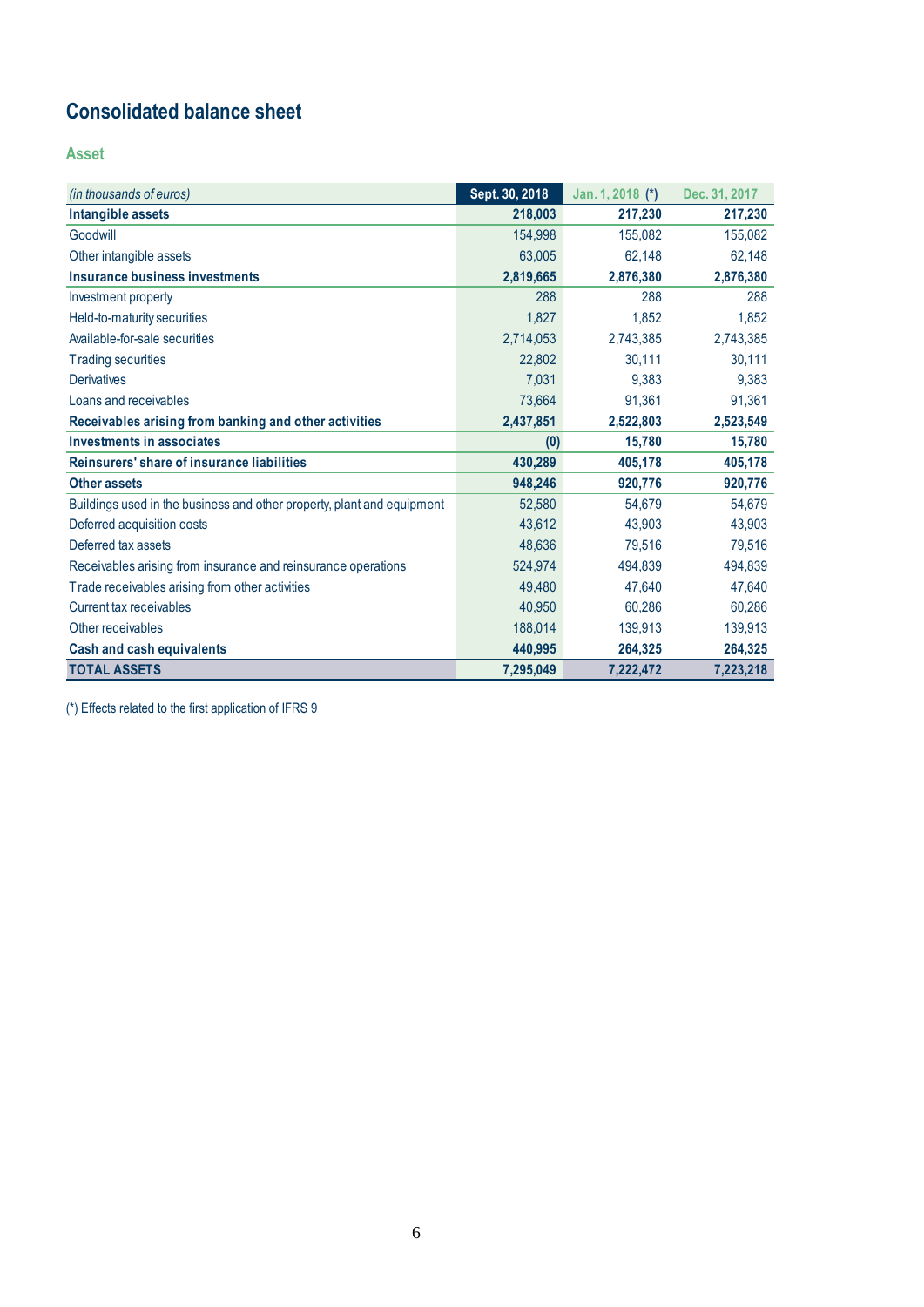### **Liability**

| (in thousands of euros)                                    | Sept. 30, 2018 | Jan. 1, 2018 (*) | Dec. 31, 2017 |
|------------------------------------------------------------|----------------|------------------|---------------|
| Equity attributable to owners of the parent                | 1,804,562      | 1,802,423        | 1,802,621     |
| Share capital                                              | 314,496        | 314,496          | 314,496       |
| Additional paid-in capital                                 | 810,420        | 810,420          | 810,420       |
| Retained earnings                                          | 518,003        | 518,163          | 518,361       |
| Other comprehensive income                                 | 63,398         | 76,131           | 76,131        |
| Consolidated net income for the year                       | 98,245         | 83,213           | 83,213        |
| <b>Non-controlling interests</b>                           | 156            | 160              | 160           |
| <b>Total equity</b>                                        | 1,804,718      | 1,802,583        | 1,802,781     |
| Provisions for liabilities and charges                     | 98,375         | 121,716          | 121,716       |
| <b>Financing liabilities</b>                               | 384,687        | 388,234          | 388,234       |
| Liabilities relating to insurance contracts                | 1,742,418      | 1,681,780        | 1,682,258     |
| Payables arising from banking sector activities            | 2,544,244      | 2,527,716        | 2,527,716     |
| Amounts due to banking sector companies                    | 564,786        | 568,711          | 568,711       |
| Amounts due to customers of banking sector companies       | 315,890        | 322,064          | 322,064       |
| Debt securities                                            | 1,663,568      | 1,636,941        | 1,636,941     |
| <b>Other liabilities</b>                                   | 720,607        | 700,443          | 700,513       |
| Deferred tax liabilities                                   | 100,976        | 113,525          | 113,595       |
| Payables arising from insurance and reinsurance operations | 222,344        | 204,730          | 204,730       |
| Current taxes payable                                      | 30,711         | 76,996           | 76,996        |
| Derivative instruments with a negative fair value          | 856            | 267              | 267           |
| Other payables                                             | 365,720        | 304,925          | 304,925       |
| <b>TOTAL EQUITY AND LIABILITIES</b>                        | 7,295,049      | 7,222,472        | 7,223,218     |

(\*) Effects related to the first application of IFRS 9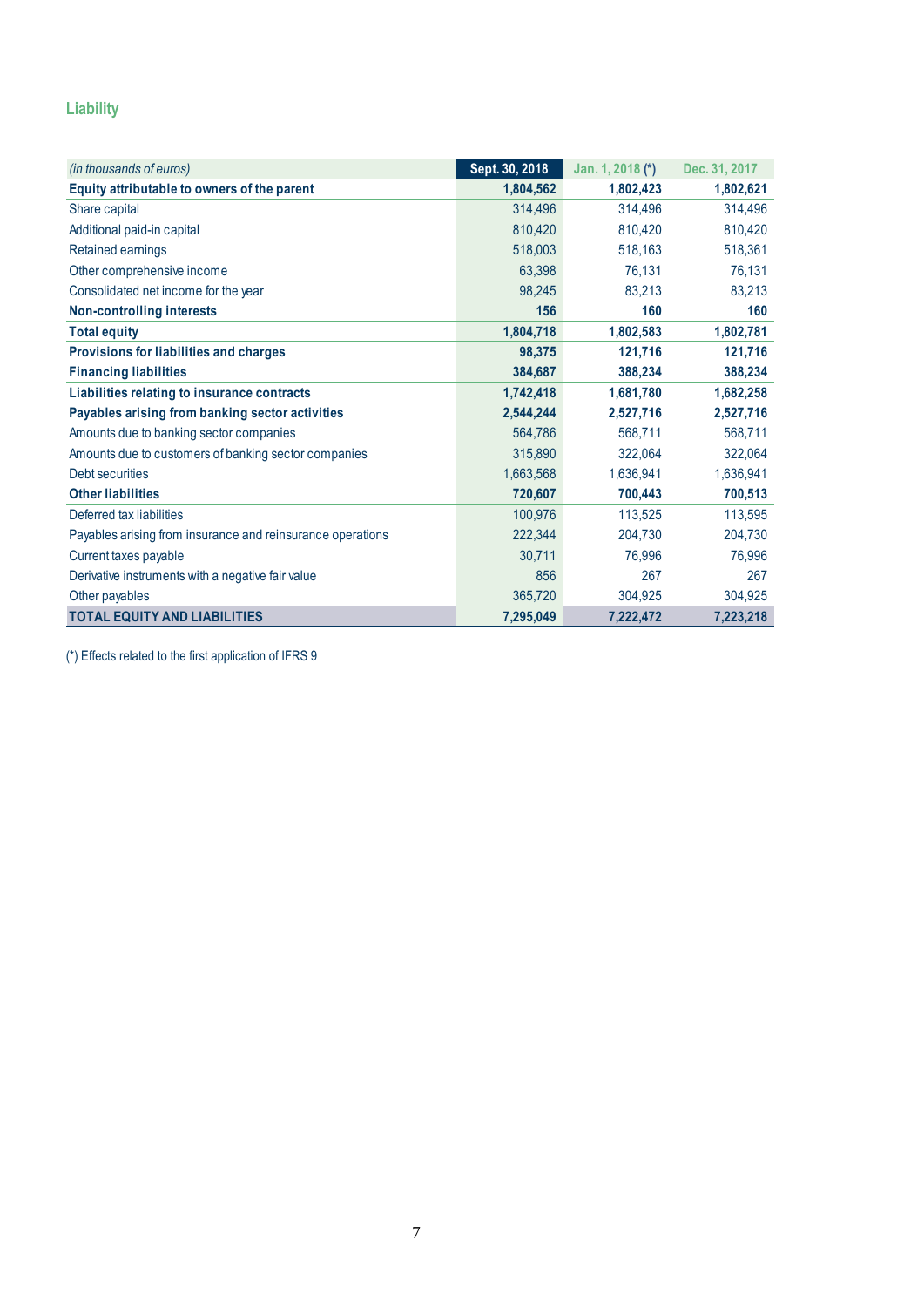## <span id="page-7-0"></span>**Effects of the first application of IFRS 9 "Financial Instruments" on the balance sheet**

**Asset**

|                                                                        |               | <b>Effect of the first</b> |                  |
|------------------------------------------------------------------------|---------------|----------------------------|------------------|
| (in thousands of euros)                                                | Dec. 31, 2017 | application of             | Jan. 1, 2018 (*) |
|                                                                        |               | the standard               |                  |
|                                                                        |               | <b>IFRS9</b>               |                  |
| Intangible assets                                                      | 217,230       |                            | 217,230          |
| Goodwill                                                               | 155,082       |                            | 155,082          |
| Other intangible assets                                                | 62,148        |                            | 62,148           |
| <b>Insurance business investments</b>                                  | 2,876,380     |                            | 2,876,380        |
| Investment property                                                    | 288           |                            | 288              |
| Held-to-maturity securities                                            | 1,852         |                            | 1,852            |
| Available-for-sale securities                                          | 2,743,385     |                            | 2,743,385        |
| <b>Trading securities</b>                                              | 30,111        |                            | 30,111           |
| <b>Derivatives</b>                                                     | 9,383         |                            | 9,383            |
| Loans and receivables                                                  | 91,361        |                            | 91,361           |
| Receivables arising from banking and other activities                  | 2,523,549     | (746)                      | 2,522,803        |
| <b>Investments in associates</b>                                       | 15,780        |                            | 15,780           |
| Reinsurers' share of insurance liabilities                             | 405,178       |                            | 405,178          |
| <b>Other assets</b>                                                    | 920,776       |                            | 920,776          |
| Buildings used in the business and other property, plant and equipment | 54,679        |                            | 54,679           |
| Deferred acquisition costs                                             | 43,903        |                            | 43,903           |
| Deferred tax assets                                                    | 79,516        |                            | 79,516           |
| Receivables arising from insurance and reinsurance operations          | 494,839       |                            | 494,839          |
| Trade receivables arising from other activities                        | 47,640        |                            | 47,640           |
| Current tax receivables                                                | 60,286        |                            | 60,286           |
| Other receivables                                                      | 139,913       |                            | 139,913          |
| <b>Cash and cash equivalents</b>                                       | 264,325       |                            | 264,325          |
| <b>TOTAL ASSETS</b>                                                    | 7,223,218     | (746)                      | 7,222,472        |

(\*) Effects related to the first application of IFRS 9

The effect is related to factoring entities in Germany and in Poland. Insurance entities, and entities whose activity is directly related to insurance, opted to postpone the application of IFRS 9 until January 1, 2021.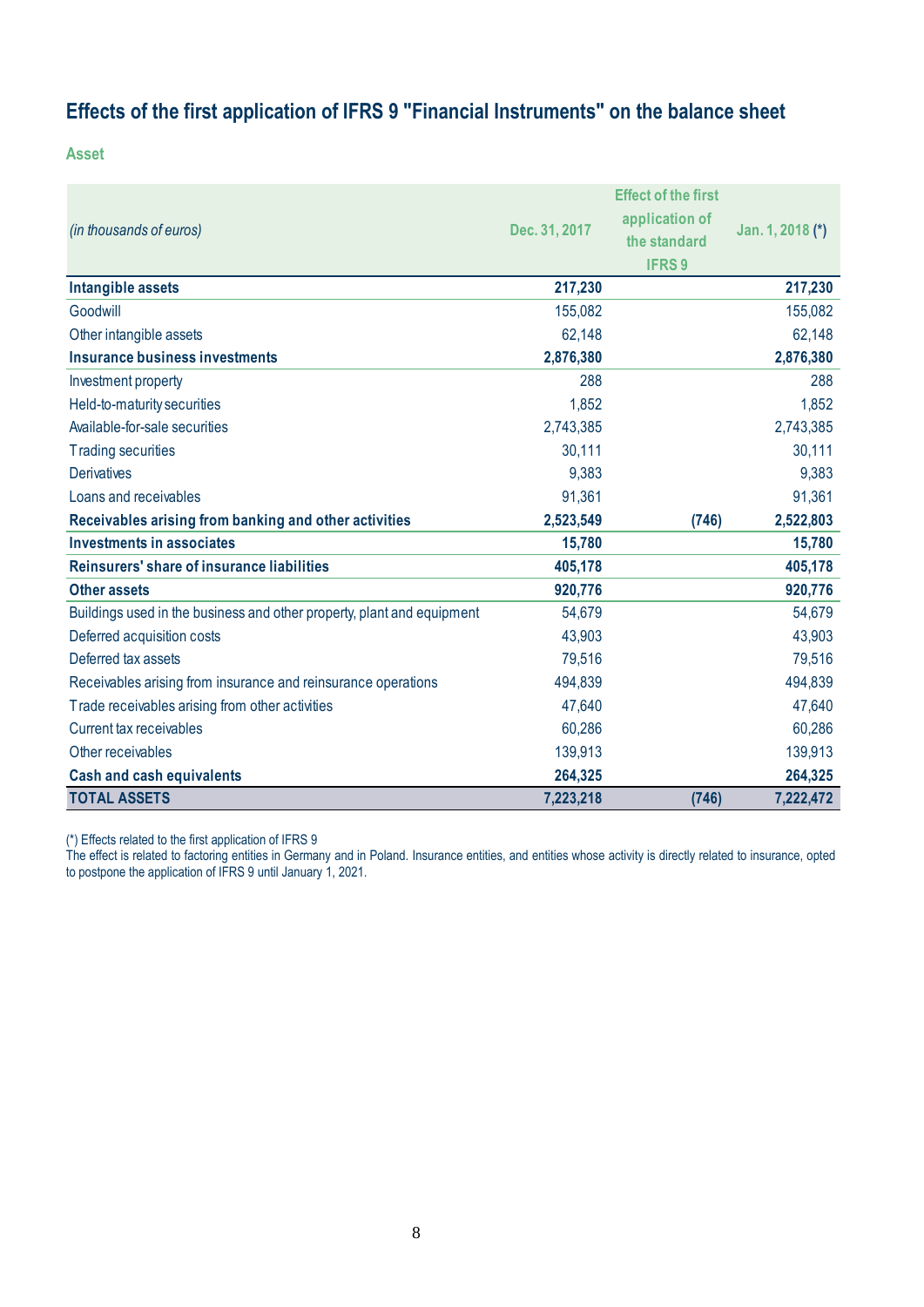#### **Liability**

|                                                            |               | <b>Effect of the first</b> |                  |
|------------------------------------------------------------|---------------|----------------------------|------------------|
|                                                            |               | application of             |                  |
| (in thousands of euros)                                    | Dec. 31, 2017 | the standard               | Jan. 1, 2018 (*) |
|                                                            |               | <b>IFRS9</b>               |                  |
| Equity attributable to owners of the parent                | 1,802,621     | (198)                      | 1,802,423        |
| Share capital                                              | 314,496       |                            | 314,496          |
| Additional paid-in capital                                 | 810,420       |                            | 810,420          |
| <b>Retained earnings</b>                                   | 518,361       | (198)                      | 518,163          |
| Other comprehensive income                                 | 76,131        |                            | 76,131           |
| Consolidated net income for the year                       | 83,213        |                            | 83,213           |
| <b>Non-controlling interests</b>                           | 160           |                            | 160              |
| <b>Total equity</b>                                        | 1,802,781     | (198)                      | 1,802,583        |
| Provisions for liabilities and charges                     | 121,716       |                            | 121,716          |
| <b>Financing liabilities</b>                               | 388,234       |                            | 388,234          |
| Liabilities relating to insurance contracts                | 1,682,258     | (478)                      | 1,681,780        |
| Payables arising from banking sector activities            | 2,527,716     |                            | 2,527,716        |
| Amounts due to banking sector companies                    | 568,711       |                            | 568,711          |
| Amounts due to customers of banking sector companies       | 322,064       |                            | 322,064          |
| Debt securities                                            | 1,636,941     |                            | 1,636,941        |
| <b>Other liabilities</b>                                   | 700,513       | (70)                       | 700,443          |
| Deferred tax liabilities                                   | 113,595       | (70)                       | 113,525          |
| Payables arising from insurance and reinsurance operations | 204,730       |                            | 204,730          |
| Current taxes payable                                      | 76,996        |                            | 76,996           |
| Derivative instruments with a negative fair value          | 267           |                            | 267              |
| Other payables                                             | 304,925       |                            | 304,925          |
| <b>TOTAL EQUITY AND LIABILITIES</b>                        | 7,223,218     | (746)                      | 7,222,472        |

(\*) Effects related to the first application of IFRS 9

The effect is related to factoring entities in Germany and in Poland. Insurance entities, and entities whose activity is directly related to insurance, opted to postpone the application of IFRS 9 until January 1, 2021.

Coface relies on the internal ratings of debtors for the calculation of depreciation of factoring receivables according to the new standard IFRS 9. The depreciation methodology (expected loss or "ECL") is based on the three main parameters: the probability of default "PD", the loss given default "LGD" and the amount of exposure in case of default "EAD" (exposure at default). The depreciation is the product of the PD by the LGD and the EAD over the lifetime of the receivables.

Most of the factoring receivables are covered by credit insurance contracts subscribed by Coface entities. Therefore, the factoring receivables depreciation was already taken into account in the Group consolidated financial statement through insurance provisions.

The increase of factoring receivables depreciation under new standard IFRS 9 is thus partially offset by a reversal of technical provisions.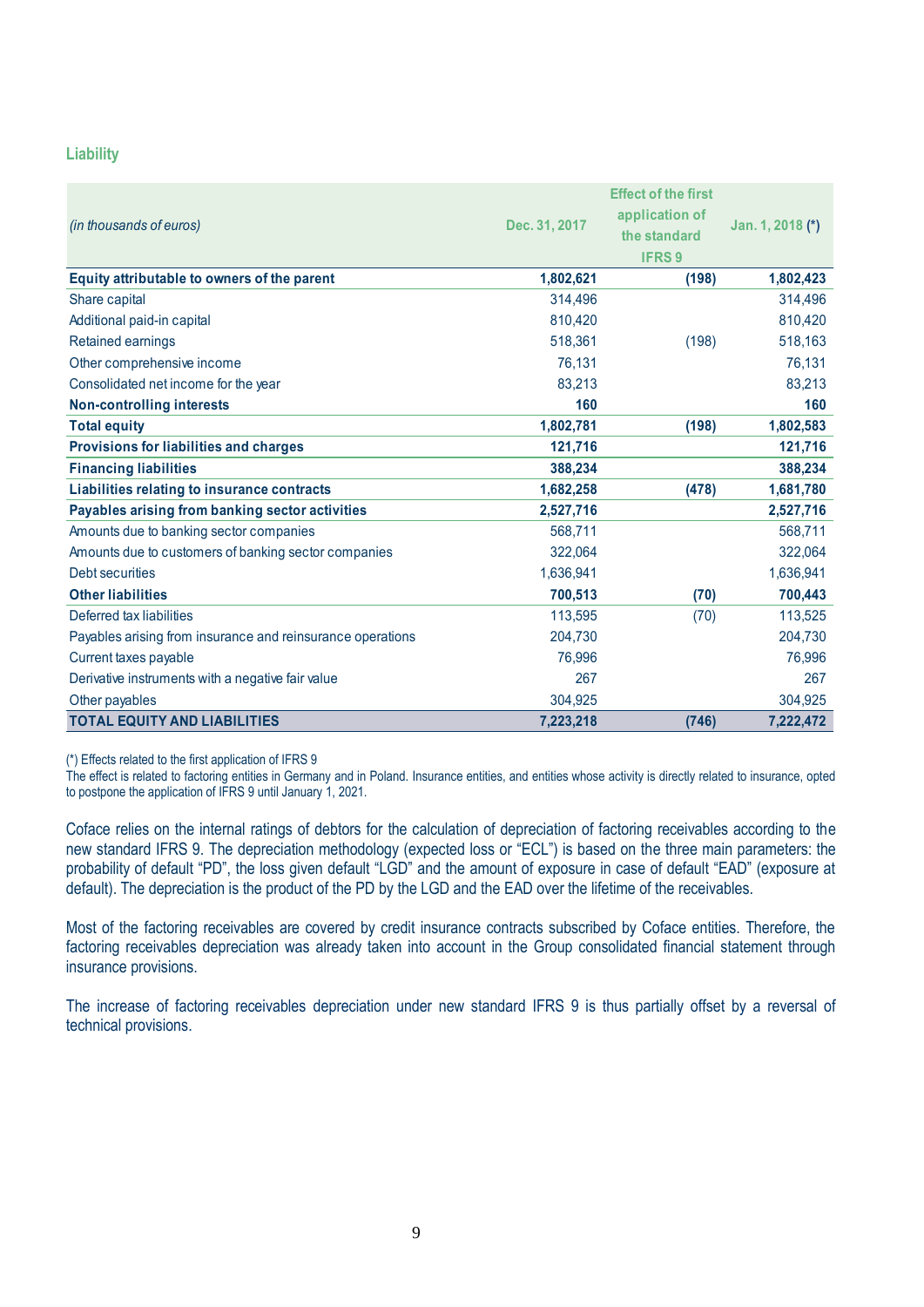## <span id="page-9-0"></span>**Consolidated income statement**

| (in thousands of euros)                                          | Sept. 30, 2018 | Sept. 30, 2017 |
|------------------------------------------------------------------|----------------|----------------|
| Gross written premiums                                           | 964,795        | 925,039        |
| Premium refunds                                                  | (77, 239)      | (69, 976)      |
| Net change in unearned premium provisions                        | (34, 679)      | (17, 882)      |
| <b>Earned premiums</b>                                           | 852,877        | 837,181        |
| Fee and commission income                                        | 102,049        | 98,972         |
| Net income from banking activities                               | 49,700         | 53,851         |
| Income from other activities                                     | 31,047         | 31,183         |
| <b>Other revenue</b>                                             | 182,796        | 184,006        |
| <b>Revenue</b>                                                   | 1,035,673      | 1,021,187      |
| <b>Claims expenses</b>                                           | (373, 265)     | (433, 688)     |
| Policy acquisition costs                                         | (182, 624)     | (192, 626)     |
| Administrative costs                                             | (198, 108)     | (190, 403)     |
| Other insurance activity expenses                                | (61, 045)      | (61, 389)      |
| Expenses from banking activities, excluding cost of risk         | (9,811)        | (10,079)       |
| Expenses from other activities                                   | (39, 835)      | (39, 720)      |
| <b>Operating expenses</b>                                        | (491, 423)     | (494, 217)     |
| <b>Risk cost</b>                                                 | (1, 462)       | (3, 555)       |
| UNDERWRITING INCOME BEFORE REINSURANCE                           | 169,523        | 89,727         |
| Income and expenses from ceded reinsurance                       | (46, 750)      | (33, 976)      |
| UNDERWRITING INCOME AFTER REINSURANCE                            | 122,773        | 55,751         |
| Investment income, net of management expenses (excluding finance | 42,479         | 44,724         |
| costs)                                                           |                |                |
| <b>CURRENT OPERATING INCOME</b>                                  | 165,252        | 100,475        |
| Other operating income and expenses                              | (1, 814)       | (2, 283)       |
| <b>OPERATING INCOME</b>                                          | 163,438        | 98,192         |
| Finance costs                                                    | (13, 499)      | (13,400)       |
| Share in net income of associates                                | 592            | 1,436          |
| Income tax expense                                               | (52, 227)      | (31, 315)      |
| <b>CONSOLIDATED NET INCOME BEFORE NON-CONTROLLING</b>            | 98,304         | 54,913         |
| <b>INTERESTS</b>                                                 |                |                |
| Non-controlling interests                                        | (59)           | 72             |
| <b>NET INCOME FOR THE YEAR</b>                                   | 98,245         | 54,985         |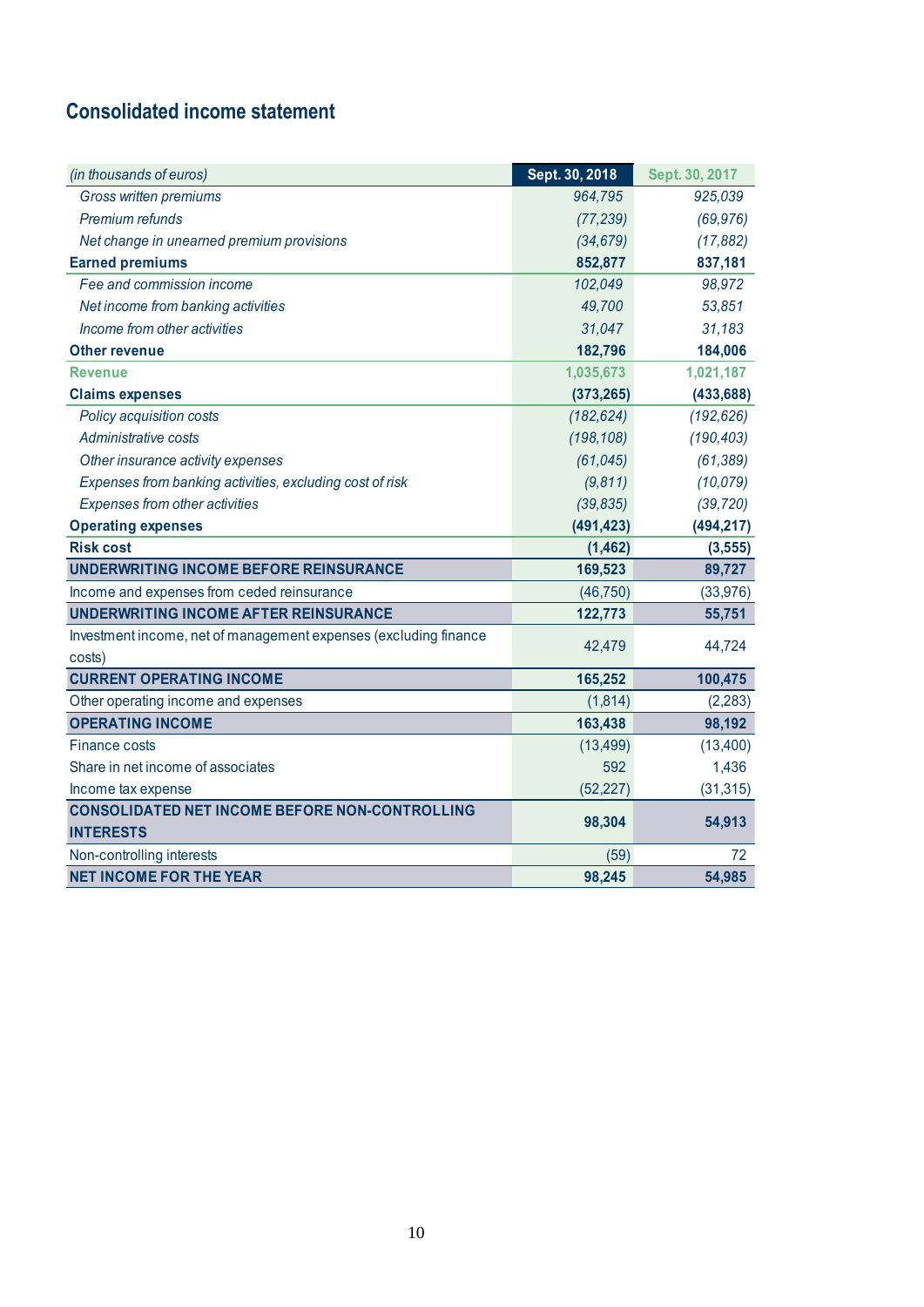# <span id="page-10-0"></span>**Consolidated statement of comprehensive income**

| (in thousands of euros)                                          | Sept. 30, 2018 | Sept. 30, 2017 |
|------------------------------------------------------------------|----------------|----------------|
| Net income for the period                                        | 98,245         | 54,985         |
| Non-controlling interests                                        | 59             | (72)           |
| Other comprehensive income                                       |                |                |
| Currency translation differences reclassifiable to income        | (4, 335)       | (14, 140)      |
| Reclassified to income                                           |                |                |
| Recognised in equity                                             | (4, 335)       | (14, 140)      |
| Fair value adjustments on available-for-sale financial assets    | (9, 446)       | 9,348          |
| Recognised in equity – reclassifiable to income – gross          | (13, 788)      | 22,527         |
| Recognised in equity – reclassifiable to income – tax effect     | 3,748          | (7, 371)       |
| Reclassified to income – gross                                   | (4, 489)       | (8,701)        |
| Reclassified to income - tax effect                              | 5,083          | 2,893          |
| Fair value adjustments on employee benefit obligations           | 908            | (131)          |
| Recognised in equity – not reclassifiable to income – gross      | 1,180          | (131)          |
| Recognised in equity – not reclassifiable to income – tax effect | (272)          | (0)            |
| Other comprehensive income for the period, net of tax            | (12, 873)      | (4, 923)       |
| Total comprehensive income for the period                        | 85,431         | 49,990         |
| - attributable to owners of the parent                           | 85,514         | 50,177         |
| - attributable to non-controlling interests                      | (83)           | (187)          |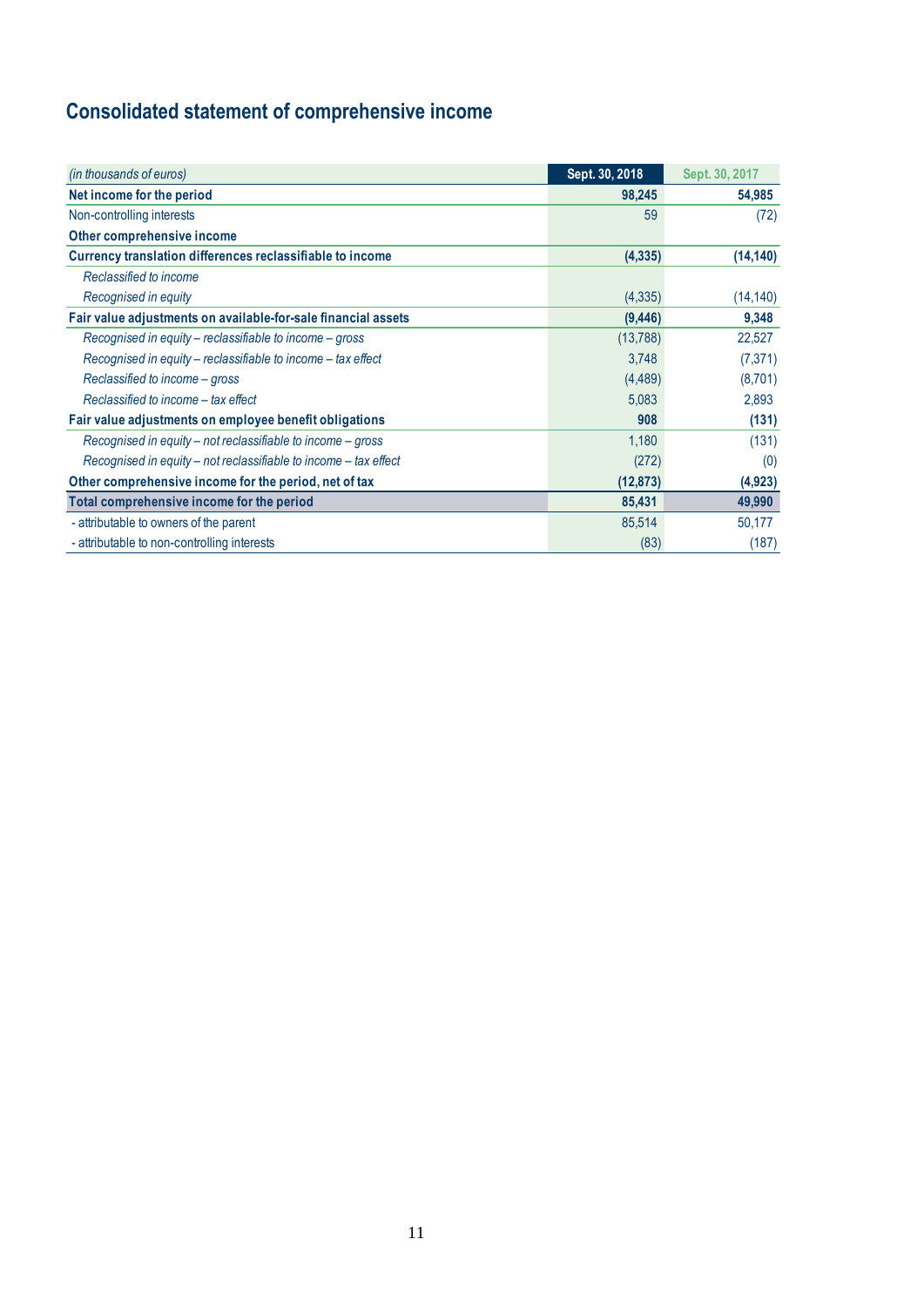# **Statement of changes in equity**

<span id="page-11-0"></span>

|                                                                                    |               |                 |                     |                        |                  | Other comprehensive income |                    |            | <b>Equity</b>                   |                  |                     |
|------------------------------------------------------------------------------------|---------------|-----------------|---------------------|------------------------|------------------|----------------------------|--------------------|------------|---------------------------------|------------------|---------------------|
|                                                                                    |               |                 | <b>Consolidated</b> |                        | Foreign currency | Reclassifiable             | Non-reclassifiable | Net income | attributable                    | Non-controlling  | <b>Total equity</b> |
| (in thousands of euros)                                                            | Share capital | <b>Premiums</b> | reserves            | <b>Treasury shares</b> | translation      | revaluation                | revaluation        |            | for the period to owners of the | <b>interests</b> |                     |
|                                                                                    |               |                 |                     |                        | reserve          | reserves                   | reserves           |            | parent                          |                  |                     |
| Equity at December 31, 2016                                                        | 314,496       | 810,420         | 504,704             | (2,970)                | (5,823)          | 115,601                    | (22, 782)          | 41,531     | 1,755,177                       | 5,490            | 1,760,667           |
| 2016 net income to be appropriated                                                 |               |                 | 41,531              |                        |                  |                            |                    | (41, 531)  |                                 |                  |                     |
| Payment of 2016 dividends in 2017                                                  |               |                 | (20, 398)           |                        |                  |                            |                    |            | (20, 398)                       |                  | (20, 398)           |
| <b>Total transactions with owners</b>                                              | (0)           | (0)             | 21,133              | (0)                    | (0)              | (0)                        | (0)                | (41, 531)  | (20, 398)                       | (0)              | (20, 398)           |
| December 31, 2017 net income                                                       |               |                 |                     |                        |                  |                            |                    | 83.213     | 83,213                          | (159)            | 83,054              |
| Fair value adjustments on available-for-sale financial assets recognized in equity |               |                 |                     |                        |                  | 15,162                     |                    |            | 15,162                          | (1)              | 15,161              |
| Fair value adjustments on available-for-sale financial assets reclassified to      |               |                 |                     |                        |                  | (8, 514)                   |                    |            | (8,514)                         | (1)              | (8, 515)            |
| income                                                                             |               |                 |                     |                        |                  |                            |                    |            |                                 |                  |                     |
| Change in actuarial gains and losses (IAS 19R)                                     |               |                 |                     |                        |                  |                            | (797)              |            | (797)                           |                  | (797)               |
| Currency translation differences                                                   |               |                 |                     |                        | (19,052)         |                            |                    |            | (19,052)                        | (181)            | (19, 233)           |
| Treasury shares elimination                                                        |               |                 |                     | (1,696)                |                  |                            |                    |            | (1,696)                         |                  | (1,696)             |
| Free share plans expenses                                                          |               |                 | 695                 |                        |                  |                            |                    |            | 695                             |                  | 695                 |
| Transactions with shareholders                                                     |               |                 | (3,505)             |                        | (38)             | 2,374                      |                    |            | (1, 169)                        | (4,988)          | (6, 157)            |
| Equity at December 31, 2017                                                        | 314,496       | 810,420         | 523,027             | (4,666)                | (24, 913)        | 124,623                    | (23, 579)          | 83.213     | 1.802.621                       | 160              | 1,802,781           |
| Effect of the first application of the standard IFRS 9                             |               |                 | (198)               |                        |                  |                            |                    |            | (198)                           |                  | (198)               |
| 2017 net income to be appropriated                                                 |               |                 | 83,213              |                        |                  |                            |                    | (83, 213)  |                                 |                  |                     |
| Payment of 2017 dividends in 2018                                                  |               |                 | (52, 895)           |                        |                  |                            |                    |            | (52, 895)                       | (6)              | (52, 901)           |
| <b>Total transactions with owners</b>                                              | (0)           | (0)             | 30,318              | (0)                    | (0)              | (0)                        | (0)                | (83, 213)  | (52, 895)                       | (6)              | (52, 901)           |
| September 30, 2018 net income                                                      |               |                 |                     |                        |                  |                            |                    | 98.245     | 98,245                          | 59               | 98,304              |
| Fair value adjustments on available-for-sale financial assets recognized in equity |               |                 |                     |                        |                  | (10,037)                   |                    |            | (10,037)                        | (3)              | (10,040)            |
| Fair value adjustments on available-for-sale financial assets reclassified to      |               |                 |                     |                        |                  | 594                        |                    |            | 594                             | (0)              | 594                 |
| income                                                                             |               |                 |                     |                        |                  |                            |                    |            |                                 |                  |                     |
| Change in actuarial gains and losses (IAS 19R)                                     |               |                 |                     |                        |                  |                            | 908                |            | 908                             |                  | 908                 |
| Currency translation differences                                                   |               |                 |                     |                        | (4, 196)         |                            |                    |            | (4, 196)                        | (139)            | (4, 335)            |
| Treasury shares elimination                                                        |               |                 |                     | (30, 712)              |                  |                            |                    |            | (30, 712)                       |                  | (30, 712)           |
| Free share plans expenses                                                          |               |                 | 211                 |                        |                  |                            |                    |            | 211                             |                  | 211                 |
| Transactions with shareholders                                                     |               |                 | 23                  |                        |                  | (2)                        |                    |            | 21                              | 85               | 106                 |
| Equity at September 30, 2018                                                       | 314.496       | 810,420         | 553,381             | (35, 378)              | (29, 109)        | 115,178                    | (22, 671)          | 98.245     | 1,804,562                       | 156              | 1,804,718           |